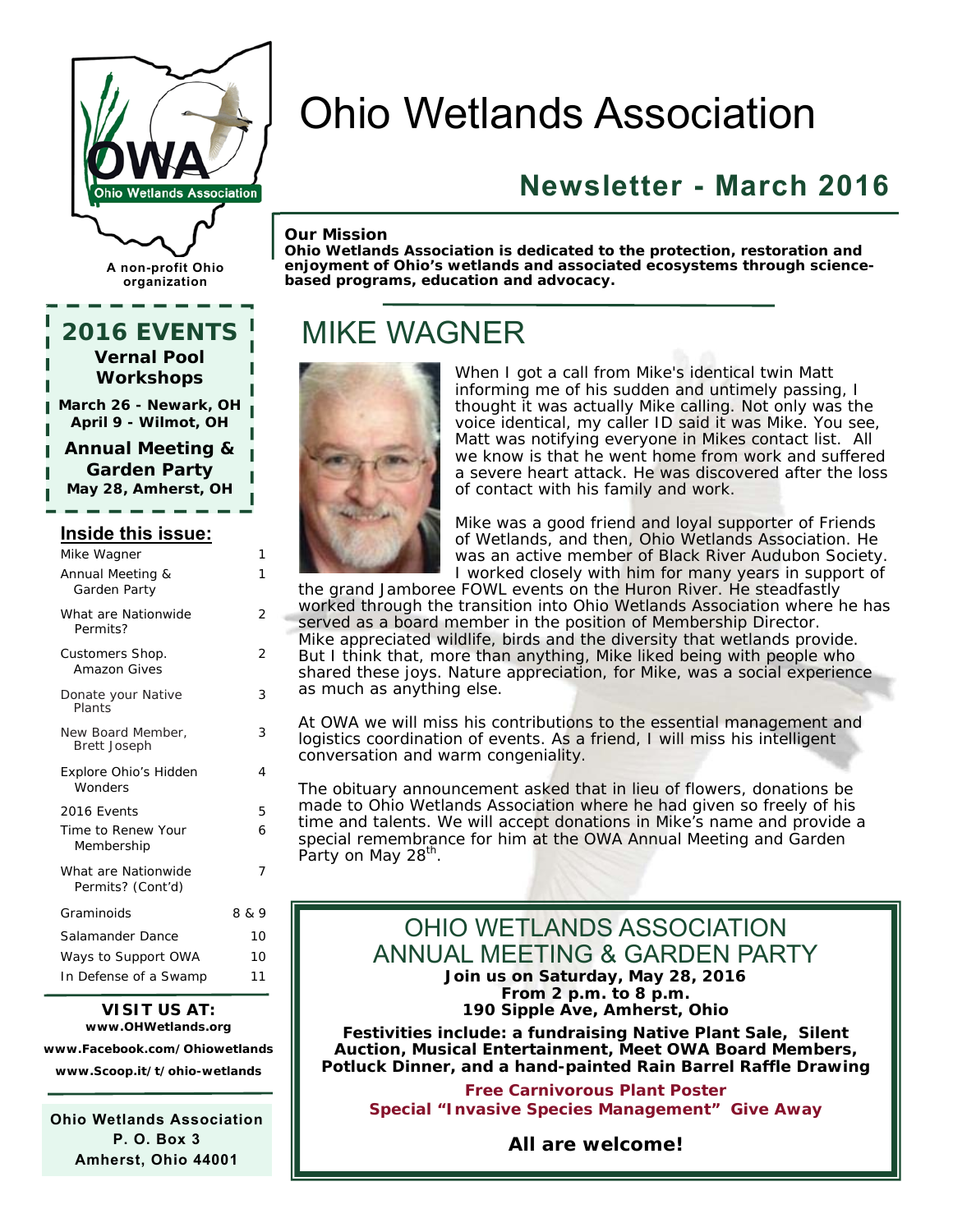### WHAT ARE NATIONWIDE PERMITS?



Wetlands are protected by the Clean Water Act. When wetlands are to be impacted (that is filled and destroyed) a permit is issued and mitigation is normally required. To compensate for the wetland loss, other wetlands must be restored or created. Projects with larger impacts (exceeding 0.05 acres) require individual permits. However, the largest number of wetland impacts are authorized by a group of general permits known as Nationwide Permits. Nationwide Permits are general permits intended for projects that are similar in nature and cause minimal degradation to waters of the state. These permits are coordinated between the US Army Corps of Engineers (Corps) and state water quality agencies, like the Ohio Environmental Protection Agency (Ohio EPA), every five years.

#### **According to the Corps:**

Permits issued by the Corps authorize various types of development projects in wetlands and other waters of the United States. The Corps' regulatory process involves two types of permits: Nationwide

Permits, also known as general permits, and individual permits for more significant actions including wetland impacts exceeding 0.05 acres of impacts to category B wetlands. The Corps uses general permits to minimize the burden of its regulatory program: they authorize landowners to proceed with a project without the time-consuming need to obtain standard individual permits in advance. About 90% of the Corps' regulatory workload is processed in the form of general permits.

There are currently 49 Nationwide Permits which go through a regular five–year review cycle.

The current Nationwide Permit program has few strong supporters, for differing reasons. Developers and other industry groups say that it is too complex and burdened with arbitrary restrictions that limit opportunities for an efficient permitting process. Environmentalists say that it does not adequately

*(Continued on page 7)*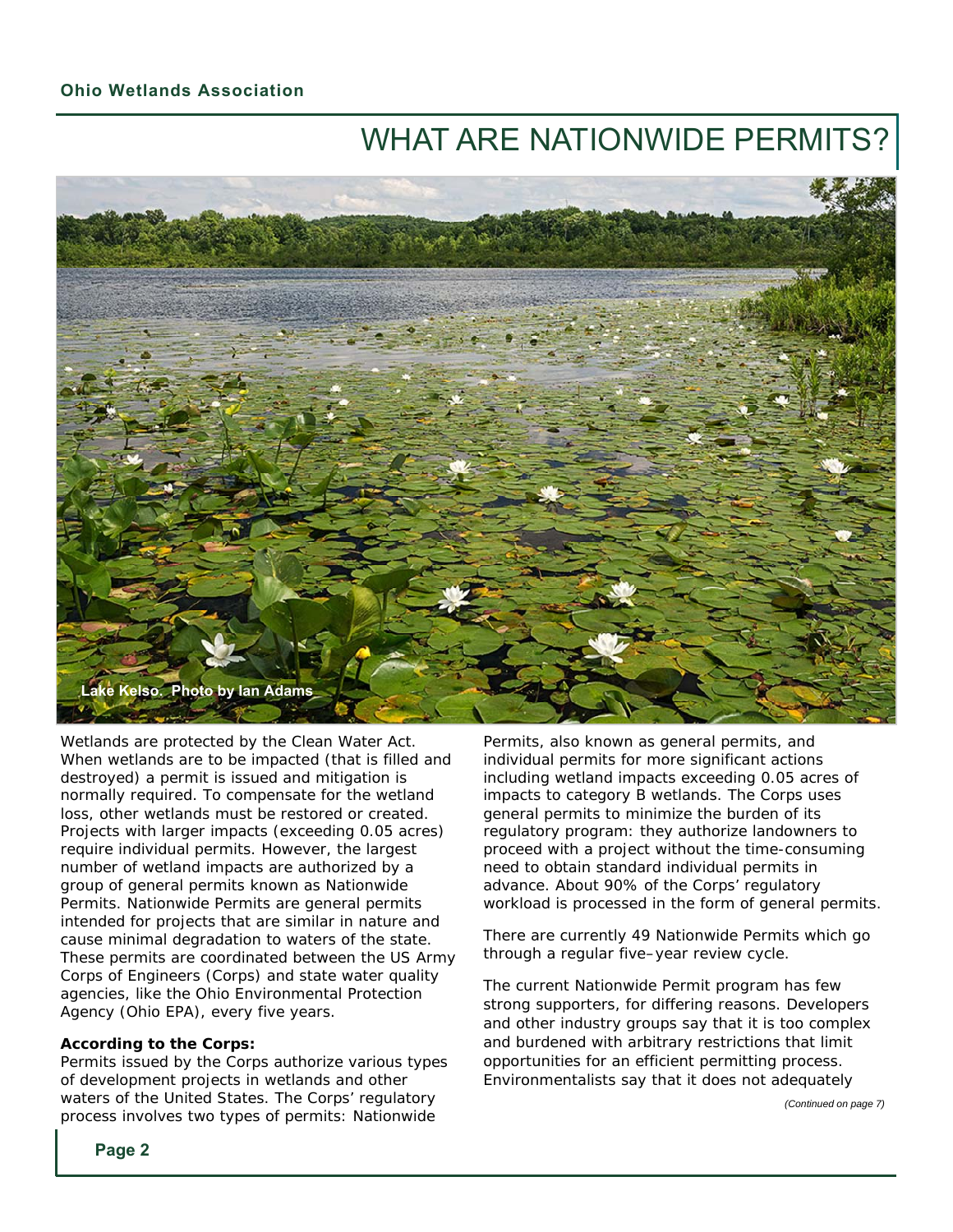### DONATE YOUR NATIVE PLANTS

Our next OWA Annual Meeting and Garden Party will be on May 28th from 2 to 8 p.m. Ray Stewart, OWA President will host it again at his home in Amherst. There will be live music, a potluck dinner, silent auction and native plant sale. All are welcome!



#### **We are hoping for donations of the following and/or other Ohio natives for our Fundraiser Native Plant Sale:**

Green Dragon *Arisaema dracontium* Wild Ginger *Asarum canadense* Swamp Milkweed *Asclepias incarnata* Purple Milkweed *Asclepias purpurascens* Sullivant's Milkweed *Asclepias sullivantii* Butterflyweed *Asclepias tuberosa* Wild Hyacinth *Camassia scilloides* Purple Coneflower *Echinacea purpurea* Spotted Joe Pye *Eupatorium maculatum* Boneset *Eupatorium perfoliatum* wild geranium *Geranium maculatum* Swamp Rose Mallow *Hibiscus moscheutos* Blue Flag *Iris versicolor*  Prairie Blazingstar *Liatris pycnostachya* Savanna Blazingstar *Liatris scariosa*  Dense Blazingstar *Liatris spicata* Michigan Lily *Lilium michiganense* Cardinal flower *Lobelia cardinalis* Great Blue Lobelia *Lobelia siphilitica* Pale-spiked Lobelia *Lobelia spicata*

Wild Bergamot *Monarda fistulosa* Obedient Plant *Physotegia virginiana* Orange Coneflower *Rudbeckia fulgida* Black-eyed Susan *Rudbeckia hirta* Showy Coneflower *Rudbeckia speciosa* Compass Plant *Silphium laciniatum* Cup Plant *Silphium perfoliatum* Prairie Dock *Silphium terebinthinaceum* Swamp Goldenrod *Solidago patula* Ohio Goldenrod *Solidago ohioensis* Riddell's Goldenrod *Solidago riddellii* Ohio Spiderwort *Tradescantia ohiensis* Large-flowered Trillium *Trillium grandiflorum* Blue Vervain *Verbena hastata* Tall Ironweed *Vernonia gigantea*

Please share your native garden plants with OWA as it will improve our fundraising efforts. We do not encourage or condone removal of native plants from natural areas.

### NEW OWA BOARD MEMBER, BRETT JOSEPH



I think you will share my enthusiasm in welcoming our newest member of the OWA Board of Directors, Brett R. Joseph. He brings enthusiasm and a diverse set of skills to our organization. He is managing Director, *Center for Ecological Culture, Inc.,* Cleveland, Ohio. He founded a non-profit organization dedicated to empowering individuals, organizations and communities with sustainability education, action research and ecological design services, to support adaptive social change inspired by the patterns and processes of the Earth's natural systems.

He also teaches at *Lorain County Community College*, Elyria, Ohio where he is the Sustainable Agriculture Program Coordinator and Adjunct Faculty. He is teaching courses in permaculture, including its guiding principles, its basis in knowledge of natural systems and the development of design skills, and its applications through

various service learning projects involving design of food forests, natural building projects, regenerative systems for energy, water and waste management, and related social systems. Thank you for joining our effort to promote the mission of Ohio Wetlands Association.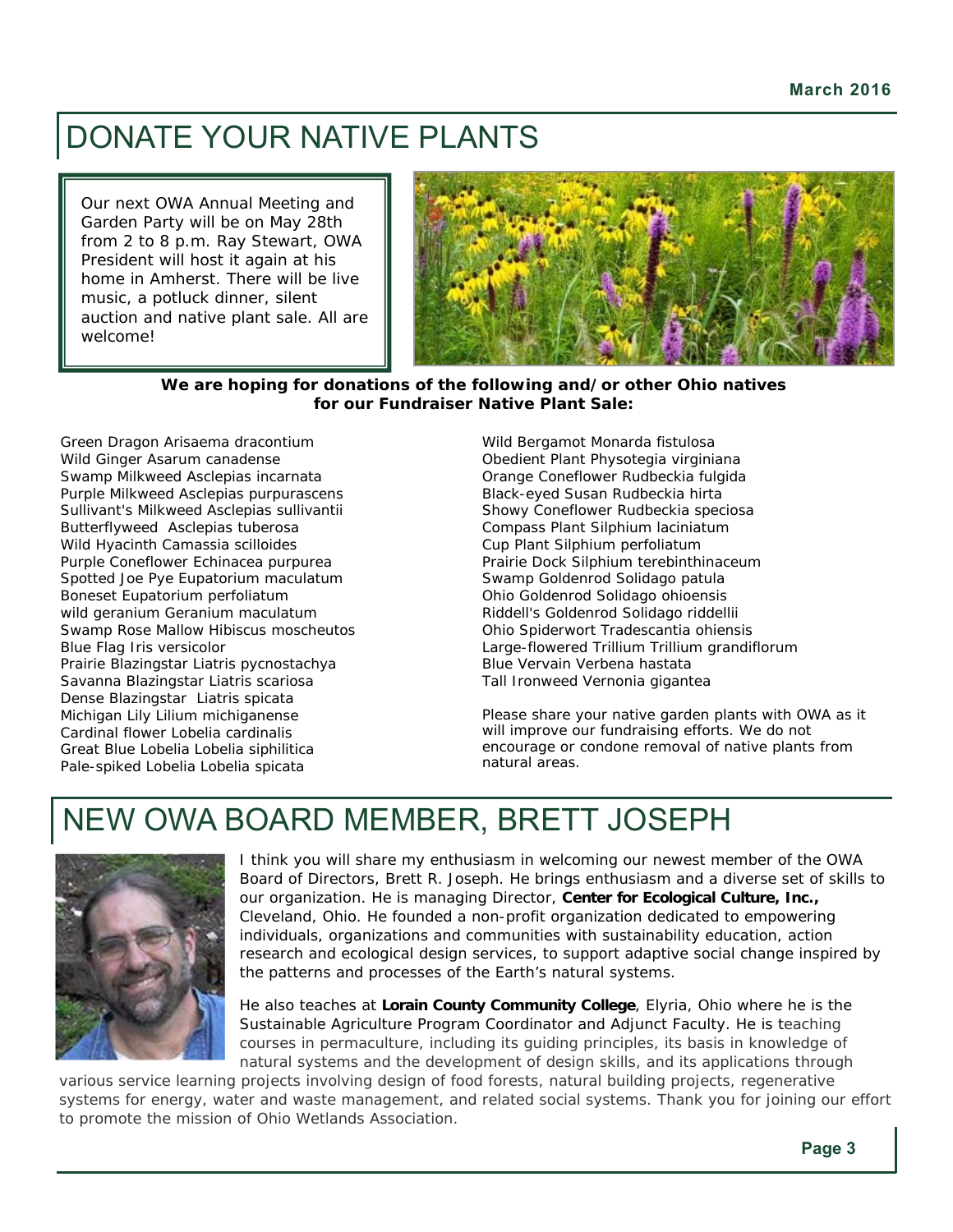### EXPLORE OHIO'S HIDDEN WONDERS

Join the Ohio Wetlands Association (OWA) for a day of exploring vernal pools and the creatures that inhabit them. This workshop will be held at the Wilderness Center in Wilmot, Ohio on Saturday, April 9, 2016 from 10 a.m. to 4:30 p.m. The morning starts with indoor presentations on vernal pool ecology, macroinvertebrates, and amphibians followed by a light vegetarian lunch. After lunch we will hear about vernal pool landscapes, how vernal pools are connected to streams, the Ohio Vernal Pool Partnership data collection and collaboration program, and finally visit and explore vernal pools nearby. A vegetarian lunch and a copy of *Ohio's Hidden Wonders: A Guide to the Animals and Plants of Vernal Pools* is included with registration.

Vernal pools are temporary pools of water that provide habitat for unique plants and animals. They are considered to be a distinctive type of wetland usually devoid of predatory fish, and thus allow the safe development of amphibian and insect species. They fill with water with the rising water table of fall and winter or with the meltwater spring snow. Many vernal pools in our area are covered with ice in the winter months. By late summer, a vernal pool often dries up. They are called vernal (spring) pools because they are at their maximum depth in the spring.

These special places are frequently overlooked yet contain a grand array of species diversity. We know that these wetlands often found in wooded areas contribute significantly to the health of the natural area they belong to. The Ohio Vernal Pool Partnership seeks to train and recruit people to

assess and evaluate the condition of vernal pools by recording the plants and animals that visit or make these places their home.



#### **Join Ohio Wetlands Association and The Wilderness Center staff on Saturday, April 9, 2016**

#### **Vernal Pool Workshop Schedule Includes:**

- Welcome Ray Stewart
- Ohio Vernal Pool Amphibians Mick Micacchion
- Fairy Shrimp Ecology Ray Stewart
- Vernal Pool Amphibian Research Scott Thomas
- iNaturalist Data Collection Ray Stewart
- Identifying Vernal Pools Using Soils and Topography - Gary Popotnik
- Connectivity between Vernal Pools and Streams Mark Dilley
- Field Visit to a Vernal Pool

Registration price includes: A vegetarian lunch and a copy of Ohio's Hidden Wonders: A Guide to the Animals and Plants of Vernal Pools (\$25 value).

### Customers Shop. Amazon Gives



AmazonSmile is a website operated by Amazon that lets customers enjoy the same wide selection of products, low prices, and convenient shopping features as on Amazon.com. The difference is that when customers shop on AmazonSmile (www.smile.amazon.com), the AmazonSmile Foundation will donate 0.5% of the price of eligible purchases to the charitable organizations selected by customers. Link your Amazon account to the Ohio Wetlands Association today! Just go to www.smile.amazon.com.

**Page 4**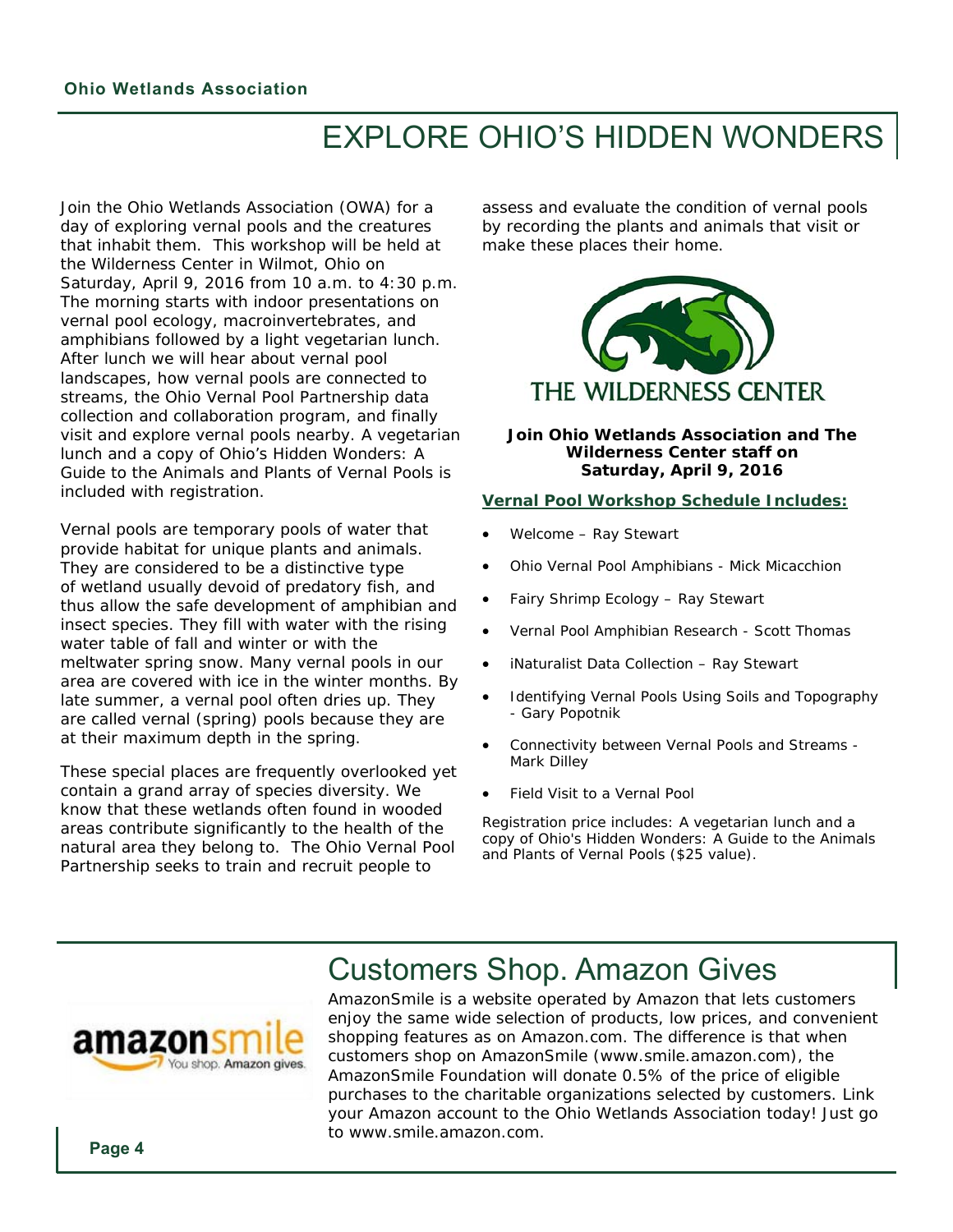### 2016 SPRING EVENTS

#### **Marsh Monitoring Training**

We are seeking wetland enthusiasts to be trained to monitor amphibians and/or marsh birds (prior experience not necessary) and who are willing to spend about 10 hours per year as a volunteer surveyor of a local wetland.

#### **Martin Center for Field Studies and Environmental Education Bath Nature Preserve**

4240 Ira Road Akron, OH 44333-1140 Saturday, March 5, 2016 12 p.m. - 4 p.m.

#### **Old Woman Creek State Nature Preserve**

\_\_\_\_\_\_\_\_\_\_\_\_\_\_\_\_\_\_\_\_\_\_\_\_\_\_\_\_\_\_\_\_\_\_\_\_\_

2514 Cleveland Road East Huron, OH 44839 Saturday March 19, 2016 10 a.m. - 2 p.m.

#### **Wetlands Will Save the World**

Presentation by Ray Stewart Sunday, February 20, 2016 at 2 p.m. Bainbridge Town Hall Chagrin Falls, Ohio

#### **Vernal Pool Workshops**

The Ohio Vernal Pool Partnership will be offering the following workshops in 2016:

\_\_\_\_\_\_\_\_\_\_\_\_\_\_\_\_\_\_\_\_\_\_\_\_\_\_\_\_\_\_\_\_\_\_\_\_\_

Saturday, March 26, 2016, 10 a.m. - 4 p.m. Dawes Arboretum Newark, Ohio

Saturday, April 9, 2016, 10 a.m. - 4 p.m. The Wilderness Center Wilmot, Ohio

#### **Black Swamp Tour:**

**Bell Woods Preserve, Goll Woods SNP, & Forest Woods Nature Preserve**  Saturday, April 30, 2016, 10 a.m. - 5 p.m.

\_\_\_\_\_\_\_\_\_\_\_\_\_\_\_\_\_\_\_\_\_\_\_\_\_\_\_\_\_\_\_\_\_\_\_\_\_

Lucas, Fulton, Defiance Counties

#### **Bald Eagle Fest at Mentor Marsh**

Sunday, May 1, 2006 Noon to 5 p.m. OWA will have a table at this event.

#### **Wetlands Walk at Kitty Todd SNP**

Saturday, May 14, 2016, 10 a.m. Green Ribbon Initiative Located in western Lucas County north of Old State Line Road. Lucas County Leader: Ray Stewart \_\_\_\_\_\_\_\_\_\_\_\_\_\_\_\_\_\_\_\_\_\_\_\_\_\_\_\_\_\_\_\_\_\_\_\_\_

\_\_\_\_\_\_\_\_\_\_\_\_\_\_\_\_\_\_\_\_\_\_\_\_\_\_\_\_\_\_\_\_\_\_\_\_\_

#### **Vernal Pool Expedition**

**Gahanna Woods State Nature Preserve**  Saturday, May 14, 2016, 10 a.m. - Noon Gahanna Woods State Nature Preserve Taylor Station Rd, Gahanna, OH 43230 Franklin County

#### **Edison Woods MetroPark**

Saturday, June 11, 2016, 10 a.m. - Noon Edison Woods Preserve 10186 Ceylon Rd (SR 61) Berlin Heights, Ohio 44814 Erie County

#### **OWA Annual Meeting & Garden Party**

Saturday, May 28, 2016 2 p.m. - 8 p.m. 190 Sipple Ave., Amherst, OH Native Plant Sale, Silent Auction, Musical Entertainment, Meet OWA Board Members, & Potluck Dinner. All are welcome!

\_\_\_\_\_\_\_\_\_\_\_\_\_\_\_\_\_\_\_\_\_\_\_\_\_\_\_\_\_\_\_\_\_\_\_\_\_\_

\_\_\_\_\_\_\_\_\_\_\_\_\_\_\_\_\_\_\_\_\_\_\_\_\_\_\_\_\_\_\_\_\_\_\_\_\_

#### **25th Anniversary Summit**

September 8, 9, 10, 2016 Details coming soon.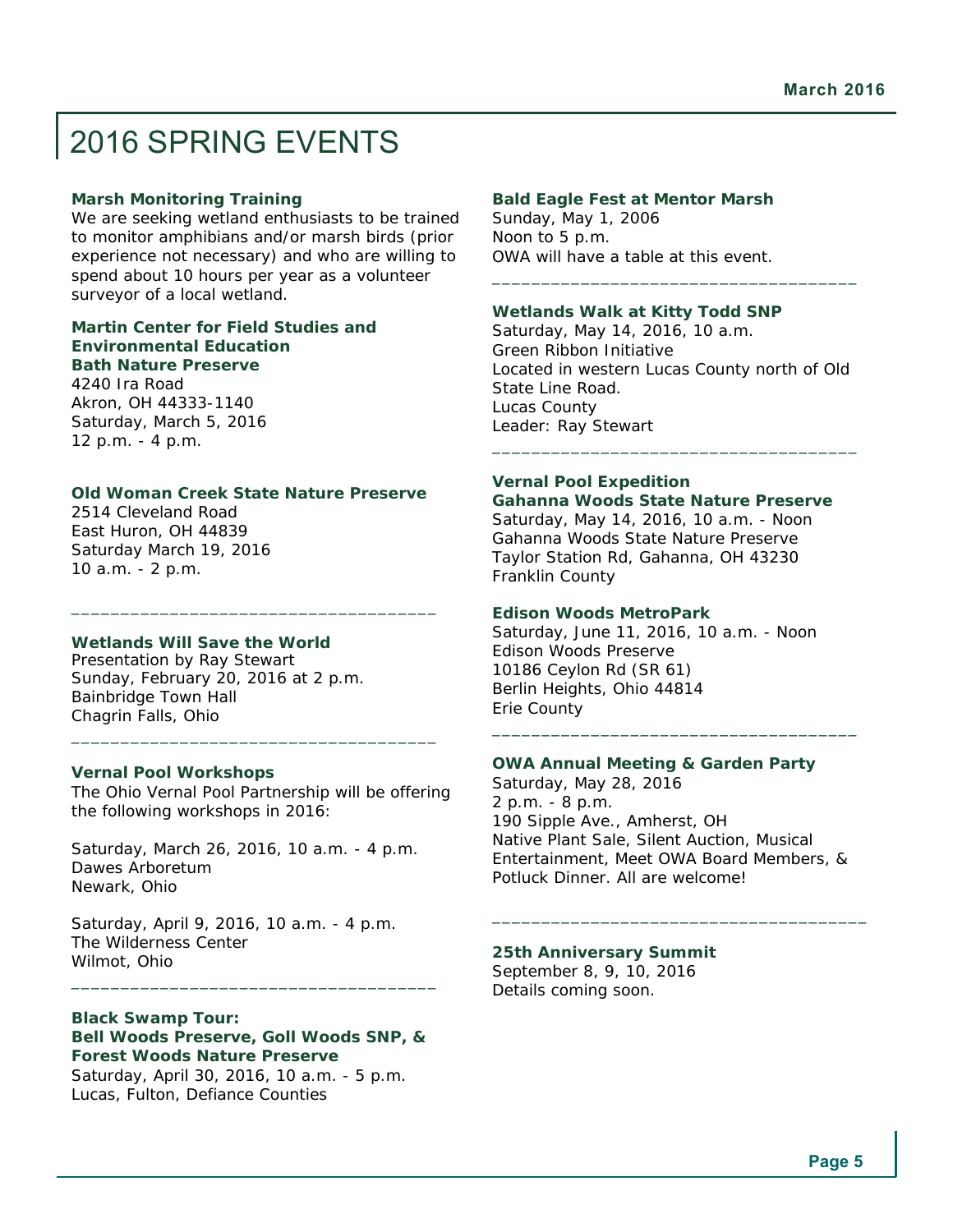### TIME TO RENEW YOUR MEMBERSHIP

Ohio Wetlands Association was first conceived by a handful of conservationminded individuals in 1991 when we were known as Friends of Wetlands. In 2016 we are celebrating our 25<sup>th</sup> anniversary. Education, protection and sharing the joy of wetlands are still the cornerstones of what we do.

In all this time it has been people like you who have made us great. OWA has been and remains a member supported all-volunteer nonprofit. OWA is not supported by government, industry or foundations. We depend on the generosity of like-minded individuals who are able to contribute time and money to make Ohio a better place.

After losing an excess of 90% of its wetlands, they continue to be threatened by urban sprawl, big box stores, agriculture, development and climate change. Our wetlands

need advocates, voices that say 'enough'. Your support of OWA in whatever way and in any amount is such a voice.

Wetlands are unique among our natural areas. They often blur the boundaries between our lakes and rivers and the uplands where we live and work. More than transitional areas, many rare and



### **MEMBERSHIP LEVELS**

**\$ 20 - INDIVIDUAL \$ 15 - STUDENT \$ 15 - SENIOR \$ 30 - FAMILY \$ 40 - ORGANIZATION \$ 50 - BUSINESS \$100 - HERON LEVEL \$250 - RAIL LEVEL \$500 - BITTERN LEVEL \$1000 - SWAN LEVEL** 

beautiful living creatures depend on wetlands. In Ohio, 1/4 of the plant species, 1/2 of the fish species, 2/3 of the bird species, and 3/4 of the amphibian species that are listed as threatened or endangered are associated with wetlands.

We are elated by the sight of a Lady's Slipper Orchid or a pair of Trumpeter Swans but we understand that wetlands also perform more prosaic tasks. Flood control and water purification not only prevent disasters they improve our quality of life. Your contribution will get the message out, that our wetlands must be protected, expanded and cherished.

Our membership year runs from June 1st to

May 31st the following year. Please renew now for the 2016-17 membership year at the highest support level that fits your passion and capacity. We have sponsorship levels with special benefits for those who contribute at the Heron, Rail, Bittern or Swan levels.

### WETLAND TRUMPETER SPONSORSHIP PROGRAM

We have lost 90% of Ohio's wetlands. Those that remain are critically important. By sponsoring Ohio Wetlands Association events, you will gain valuable positive publicity and help us protect the wetlands we have left. Your contribution will enable us to coordinate, promote, and grow wetland awareness and provide educational materials throughout Ohio. Thank you in advance for your support. We look forward to making Ohio better in partnership with you through wetland protection and awareness. Details can be found at www.OHwetlands.org/wetlandfs-trumpeters-sponsorship-program.html

**Page 6**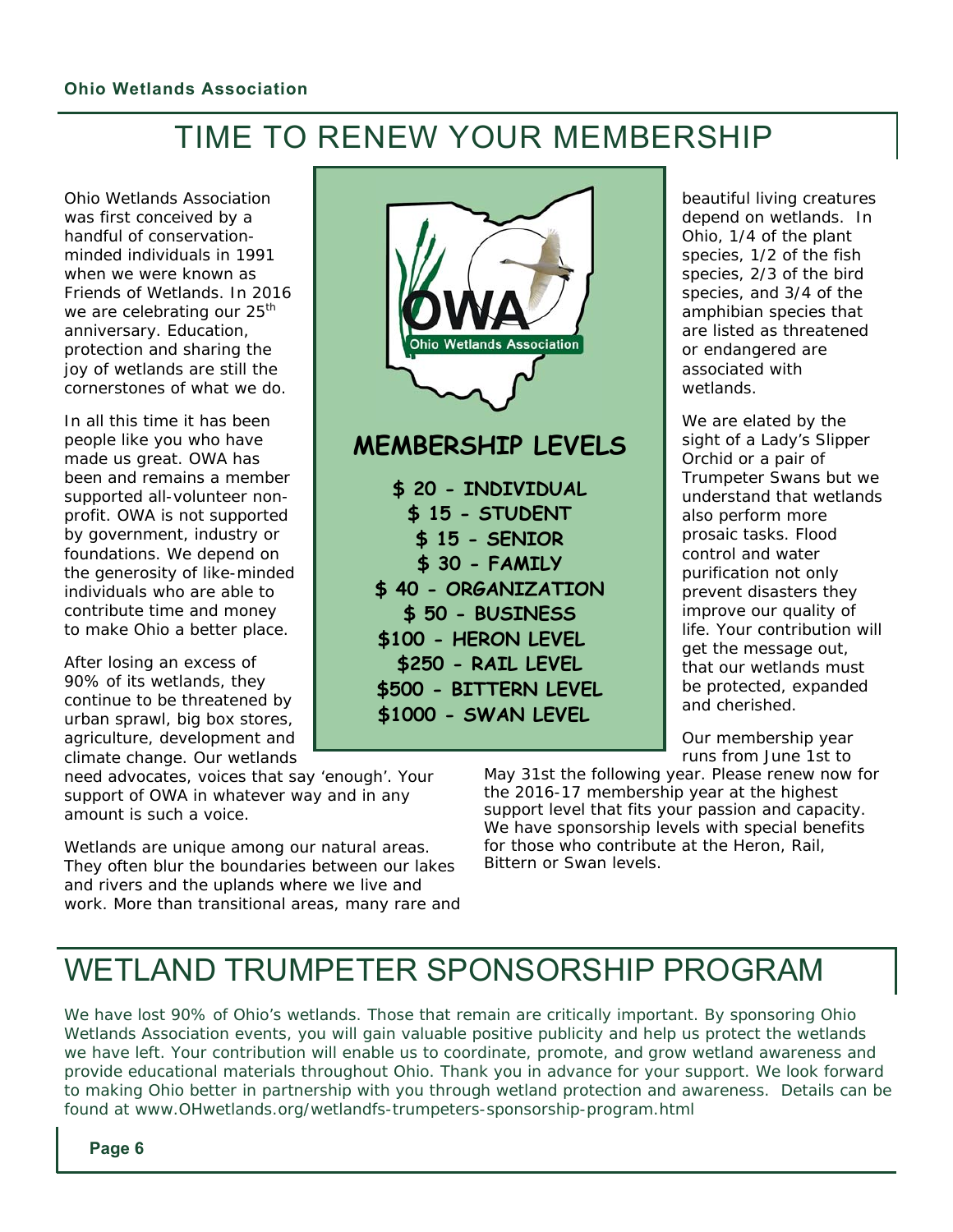### WHAT ARE NATIONWIDE PERMITS? (Cont'd)

protect aquatic resources, because the review procedures and permit requirements are less rigorous than those for individual or standard permits. At issue is whether the program has become so complex and expansive that it cannot either protect aquatic resources or provide for a fair regulatory system, which are its dual objectives. Controversies also exist about the use of specific nationwide Permits for authorizing particular types of activities, such as surface coal mining operations, transportation projects, and utility lines.

The regular five-year permit review cycle will come up in 2017. However, Ohio EPA has chosen to revise these Nationwide Permits a year early, in 2016. In this preemptive revision, a variety of problematic changes are proposed that could negatively impact the protection to Ohio's wetlands and other surface waters. Ohio Wetlands Association and other Ohio conservation organizations are working to assure that these Nationwide Permits do not reduce the level of protection that our surface waters currently enjoy. An OWA representative provided comments at the public hearing on January  $11<sup>th</sup>$  and OWA submitted detailed written comments on January  $19<sup>th</sup>$ .

#### **A brief summary of OWA's written comments:**

**Category 3 Wetland Impacts** –No impacts to Category 3 wetlands should be allowed by any of the NWPs. These are Ohio's best remaining wetlands. Category 3 wetlands are estimated to make up only 22% of Ohio's Wetlands (based on Ohio Rapid Assessment Method for Wetlands (ORAM) results of a randomly selected, representative group of 50 Ohio wetlands). These wetlands are truly rare resources, should receive high levels of protection, and impacts to them should definitely not be authorized by NWPs.

**Director's Authorization** - The stated provisions are unlawful, unreasonable and should be eliminated. Empowering the director of the Environmental Protection Agency to allow any activity he or she determines qualified to be authorized through a general permit undermines the entire protection framework established in the Clean Water Act as well as state laws and regulations.

**Mitigation** – All wetland impacts, both permanent and temporary, should be mitigated, including impacts that are less than 0.10 acres. No impacts should be considered temporary unless monitoring results document no changes in conditions have occurred.

**ORAM Verification Process** – The Ohio Environmental Protection Agency should require Ohio Rapid Assessment Method (ORAM) documentation of wetland categories for all NWPs. The decisions on which categories wetlands should be assigned to must be agreed to or made by Agency personnel. Eliminating agency oversight will lead to the temptation for NWP recipients to relax their evaluation accuracy in an effort to have their activities meet the conditions of those NWPs.

**Stream Eligibility Determination Process** – The methodology proposed is unreasonable and unlawful – it violates legal requirements pertaining to certification, existing aquatic life uses, and antidegradation. The agency may not completely and categorically write-off untold numbers of high quality, though undesignated, tributaries merely because the respective downstream mainstems are not considered high quality.

**Culverts -** The draft certification document does not expressly require that culverts accommodate aquatic organism passage. The failure to accommodate aquatic organism passage is a significant design flaw seen far too often in the field and one that makes upstream improvements in water quality far less effective.

OWA has a highly qualified Policy Committee that works with like-mined partners to assure the highest quality of protection for Ohio's wetlands.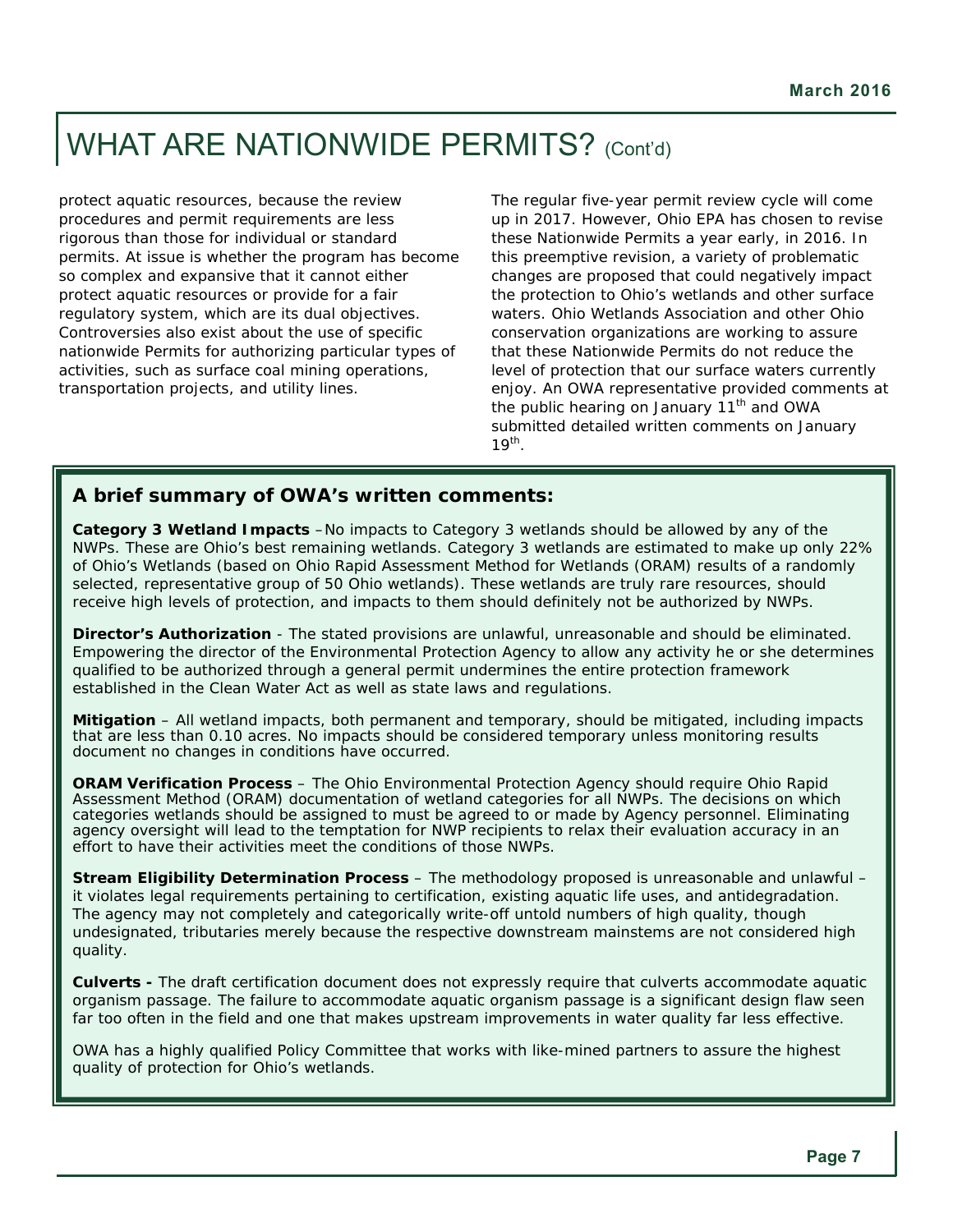### GRAMINOIDS

Wetland science looks very closely at plants because they are such good indicators of wetland conditions and quality. While many naturalists enjoy native flowering plants, many shy away from the simple and plain grass-like plants that don't sport large eyecatching flower petals. While this is easily understood from an aesthetic perspective, the graminoids (rushes, sedges and grasses) are important plants, a knowledge of which is essential to truly read the landscape and assess a wetland.

I was treated to a special private lesson on these plants at the Dawes Arboretum in Newark, Ohio taught by the renowned botanist, David Brandenburg. The title of the presentation was "It looks like a grass to me". Its purpose was to reveal the special anatomical characteristics of the graminoids and to make clear distinctions between rushes, sedges and grasses. Further lessons would be needed to do the field identifications of the individual species. In fact, it could take years of dedicated study to become fluent in these cryptic families of plants.

In plant ID work there are few generalizations. Exceptions are found to most every rule. If you think that 'Rushes are Round and Sedges have Edges' you will be mistaken much of the time. Worse still are the many common names that misidentify the plants family affiliation. Sawgrass, *Cladium mariscus*; nut grass, *Cyperus rotundus;* common spikerush, *Eleocharis palustris;* and river bulrush, *Bolboschoenus fluviatilis* are all names given to members of the Cyperaceae, the sedge family. Eastern blue-eyed grass, *Sisyrinchium atlanticum* is an iris. The scouring rush, *Equisetum hyemale* is more closely related to ferns, not even a flowering plant. This lesson pushed past simple platitudes to find the true distinctions of this largely misunderstood group of plants.

All three of the graminoids families are monocots. Monocots are flowering plants that tend to have parallel veins and flowering parts in 3s or multiples of 3s. Lilies are a good example of a showy monocot that has 3 petals and 3 sepals that are nearly identical. (See Fig. 1) When petals and sepals are so similar, botanists usually refer to them all as tepals so you don't need to tell which is which. Functionally, these colorful flower parts attract pollinators who serve as reproductive intermediaries.



The Juncacae, the rush family, have long stalks that are often round but sometimes are flat. Their leaves are often only at the base where they are seldom seen. Flower clusters grow at the end of the stalk but in some species emerge to the side. Individual flowers have 6 tepals, just like lilies. They are small, and not showy unless you look very closely. Each flower can produce anywhere from 3 to many seeds. 75% of rush family species in Ohio are wetland dependent.

The Cyperaceae, the sedge family, sometimes have triangular stems but they can also be round. Flowers in this family are very small and simple. They are usually in clusters that are either tightly packed or in lose arrangements. Each flower consists of just one scale, one seed and 3 stamens. Within the genus Carex, the true sedges, flowers are segregated, often on distinct stalks as male or female.

The Poaceae, the grass family, is the most challenging to ID down to species, but rather easy to detect the family characteristics. Where a leaf blade emerges from the stem there is a node that is usually firm and swollen. Simply run your fingers along the stem to detect this grass family character. All graminoids have leaves that consist of a blade (free of the stem) and a sheath (wrapped around the stem). In grasses, where blade meets sheath, a small flap of tissue known as a ligule is present. The shape of the ligule is often used in species ID. The flowering unit of a grass is a small cluster of tiny flowers or florets called a spikelet. An inflorescence can be made of many hundreds of

*(Continued on page 9)*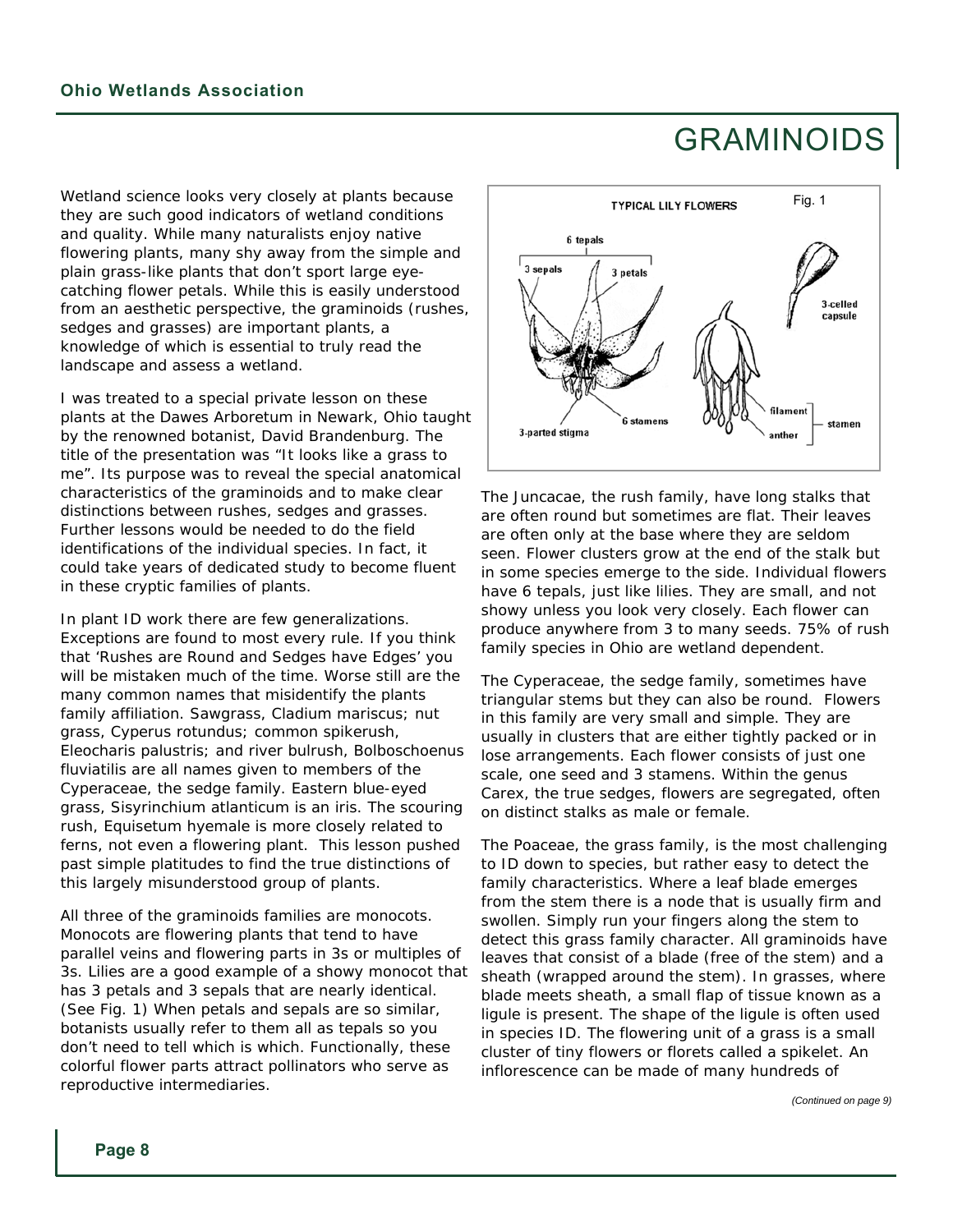## GRAMINOIDS **(cont'd)**

*(Continued from page 8)* 

spikelets. The bottom two florets on a spikelet are just a pair of bracts. All other florets have 2 bracts that surround an actual flower. (See Fig. 2) That flower will develop an individual seed. Very few grasses are found in wetlands.

While it may take an ambitious botanist to develop the skills needed for field identification of graminoids plants, it can be done. Patience,

persistence and good magnification are critical to success. Plant identification is used in wetland identification. It has been determined which plants will grow in wetland conditions and which will not.



These clues are used to help identify wetland boundaries, areas which are protected by regulations. Good ID's can also tell quality of habitat, rare or endangered species and if a habitat is threatened by aggressive, invasive plant species.

In depth plant identification will also expose the botanist to marvelous world of detail, intricate patterns, colors and structures that few others get to experience. The anatomy and behavior of plants inspire the imagination. How did

they get this way? How do such tiny details help it survive, compete, cooperate? Mysteries of time and ecology may be discovered by a deep understanding of such small details.

### COALITION SIGN ON LETTER: SUPPORT \$300M FOR GLRI



The Healing our Waters-Great Lakes Coalition (HOW) has once again taken the lead to assure that Federal money continues to fully fund the Great Lakes Restoration Initiative (GLRI).

With each federal budget there are opponents who wish to reduce or eliminate funding for GLRI. Frequently, the Obama administration has simply proposed funding \$50 million below the current rate. Areas of Concern (AOC's) will not get better on their own. The toxic legacy of the past industrial era and reckless development will continue to effect water quality until it gets fixed. In addition, new threats to water quality in the great lakes are emerging. Invasive species, nutrient run-off and climate change will continue to impact the Great Lakes for years to come.

GLRI funding has supported nearly 3,000 restoration projects that are improving people's lives and benefiting communities in the region. The money is being used to dredge toxic sediment out of harbors, clean up streams and restore wetlands.

The coalition is also asking for support on other conservation measures in the Natural Resources Conservation Service's (NRCS) Regional Conservation Partnership Program.

This HOW letter is asking to maintain existing funding levels and fully support conservation practices that are already showing progress. The letter states, "A Brookings Institution report shows that every \$1 invested in Great Lakes restoration generates at least \$2 in return, making Great Lakes restoration one of the best investments in the federal budget." Where else can you get an immediate 100% return on your investment?

Considering how many lives and livelihoods depend on a Great Lakes with clean water, any less than full support could be detrimental for 10's of millions of individuals. Ohio Wetlands Association is proud to support the HOW effort and full funding of GLRI. We have joined their effort and signed on to their Fiscal Year 2017 funding letter.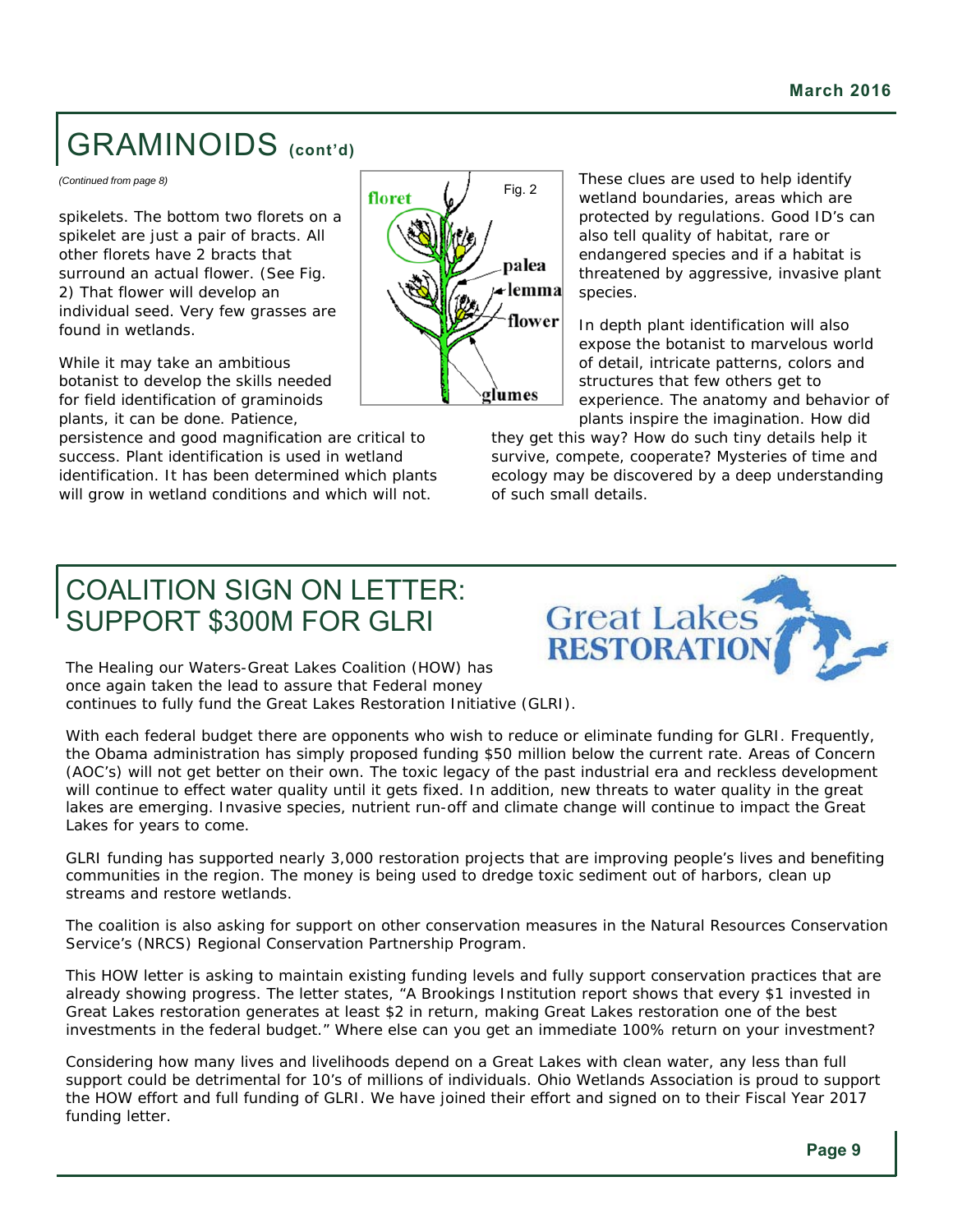

### SALAMANDER DANCE

*Salamander Dance* written by David Fitzsimmons and illustrated Michael DiGiorgio is the latest in a series of books that bring audiences young and old to nature study by means of amazing imagery. *Salamander Dance* breaks from the close-up solitaire photographs of Fitzsimmons earlier *Curious Critters* series with stylized watercolor illustrations. These images portray detailed ecosystems above and below the water line. The writing appeals to young readers with succinct descriptions of salamander growth and behavior. The story takes you through an entire season in the life cycle of a spotted salamander. The engaging story presents natural history that is both factually accurate and curiously appealing.

Then, after the story ends, (actually, as the story begins anew), the final pages transition to a more text book like description of vernal pools and spotted salamanders, including a glossary. The style change provides an orientation and

background that enhance the story book with strong science based anchors.

Salamander Dance can be acquired at the official launch by the author celebration at North Chagrin visitors center on April 2<sup>nd</sup>. They can be ordered online through **www.salamanderdance.com**. OWA will also have them available at the OWA vernal pool programs on March  $26<sup>th</sup>$  and April 9<sup>th</sup> and at other events.

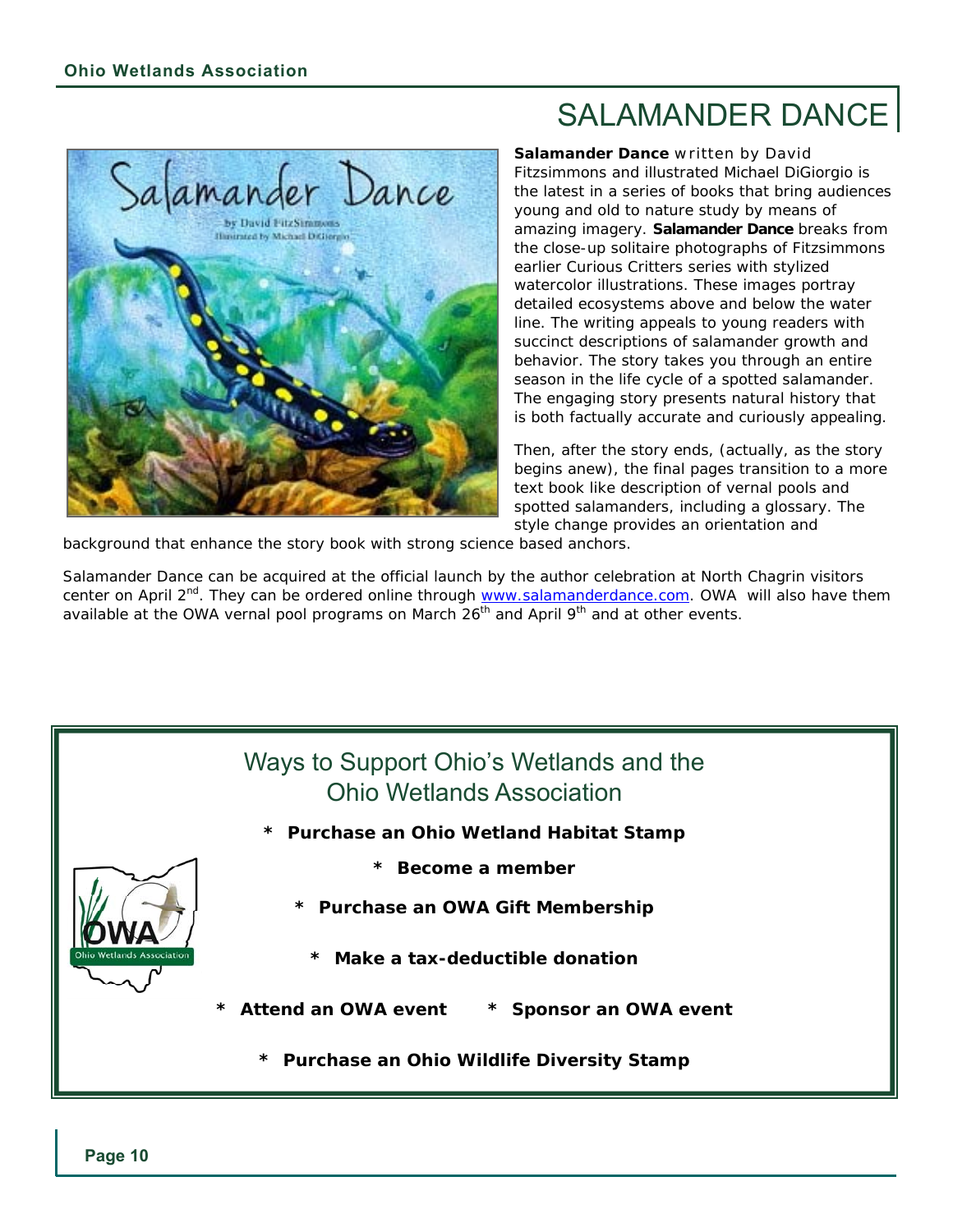## IN DEFENSE OF THE SWAMP

An Opinion Piece By Ray Stewart

In February IKEA withdrew their proposed project in Brooklyn (Greater Cleveland), Ohio. The site contained about 15 acres of wet forest. It is thought that this site was desirable for high visibility from I-480. Commercial development in this area would benefit the local economy. This benefit



would come at a cost that is seldom part of the public discussion. Ohio Wetlands Association, The Cuyahoga River Area of Concern, and others, including OWA, opposed this project with respect to its environmental impact. We consider the termination of this proposal to be a triumph.

The Clean Water Act (CWA) restricts the use of wetlands. The Army Corps of Engineers (ACE) is charged with overseeing the administration of possible impacts that would fill or drain wetlands. This has been true for 44 years. For those who forget why we have a CWA, there was a time when the powerhouses of our economy used our rivers as sewers for their waste products, Lake Erie was declared dead and Cuyahoga River burned. It sounds like some people would prefer a return to those days when nobody stood up for the environment, when our water and air was the cause of much pain and suffering and industry routinely took profits at public expense.

The patch of swamp that IKEA proposed to destroy is in the Big Creek watershed. This impaired tributary of the Cuyahoga River is highly impacted by its urban setting. Efforts are underway and progress is being made to improve its ecological condition. The health of Big Creek is critical to improvement in water quality of the Cuyahoga River. If IKEA had received a permit from the ACE to impact this wetland they would have been required to mitigate, restore or establish wetlands elsewhere. There are no suitable mitigation sites in the Big Creek watershed. Those ecological services provided by this swamp would be relocated far away.

A swamp is a wooded wetland. This little habitat is worth protecting. It does a lot to protect water quality. Rain water collects and is slowly released, far

different than the runoff from the hard urban surfaces that surround it. This simple hydrologic function has many benefits. It reduces the speed at which water moves down stream. Speed causes erosion. Erosion eats away at properties along the stream. Erosion carries soil, litter and pollutants down to the Cuyahoga and into Lake Erie.

A swamp allows water to percolate into the ground. Ground water remains to promote forest growth and slowly trickle into the steam bed where it maintains a steady flow of water. Especially in an urban setting, green spaces create islands that are cooler when it is very hot and milder when it is very cool. They soften the environment in terms of humidity and wind.

The community of fish and other stream life is improved by a gradual release of water. Other biological benefits are provided by swamps. Wildlife of all descriptions can be found in swamps. There are even benefits to human disposition. Green spaces make people feel better. Consider how the Emerald Necklace adds to the quality of life for residents throughout the county.

In terms of the arc of human civilization, we have a very poor track record on how we exploit natural resources. Our own industrial revolution is mirrored in the recent economic changes in China. Air and water pollution are serious public health concerns. We still have 'superfund' sites with such horrible contamination that recovery is not possible at any price. The human cost is seldom added to the economic balance sheet. The loss of biological capital is never subtracted from the business bottom line. The CWA is a sign of political and social maturity that begins to take these very real expenses into account.

Citizens need to be vigilant to monitor and respond to possible impacts to our common waters. We need to assure that commercial activity does not degrade our natural resources. Public pressure applied during the permitting process balances the influence of the vested interests. In this case, a variety of concerned individuals and conservation organizations weighed in to influence the decision-making process and resulted in a retreat by narrowly focused commercial interests.